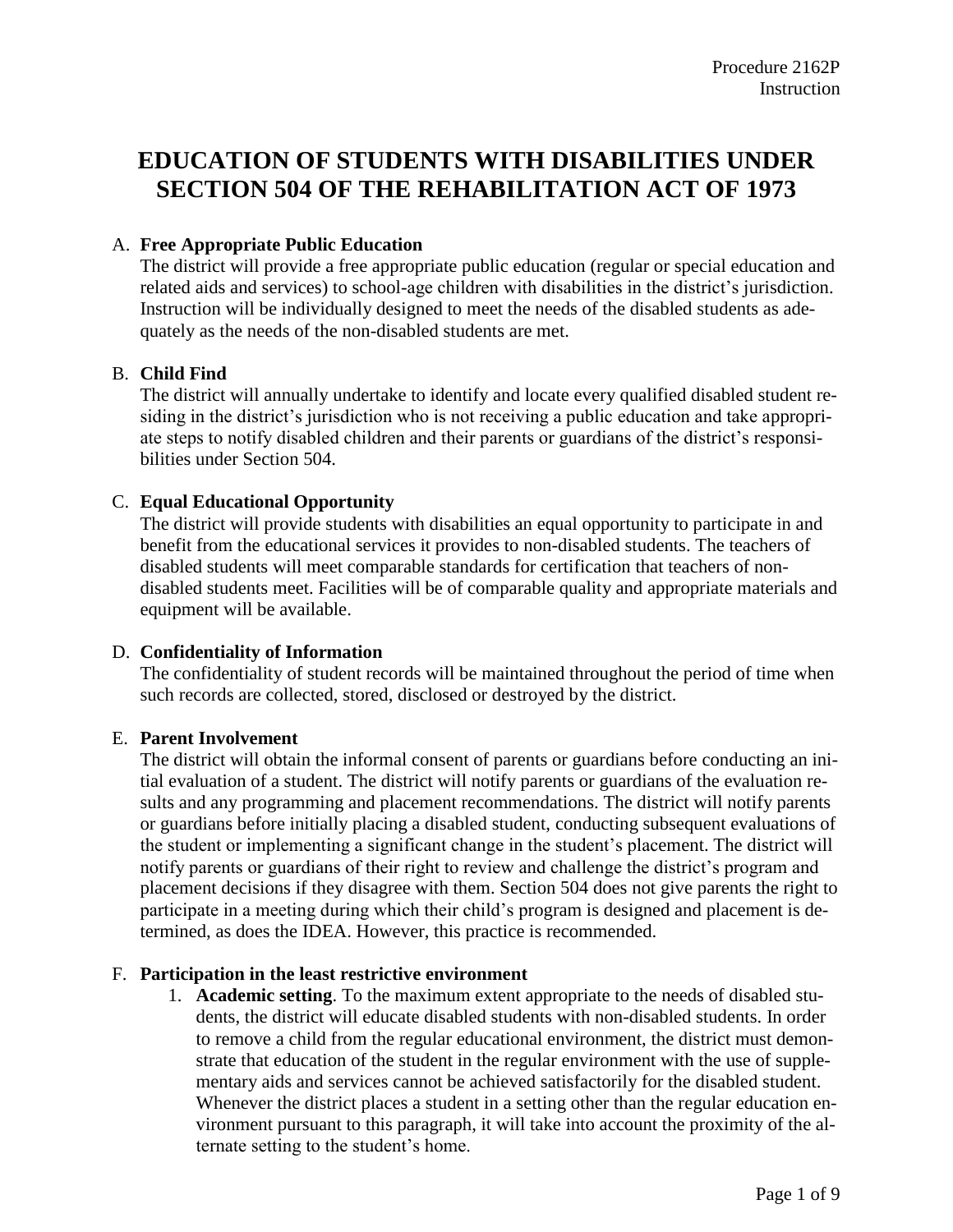2. **Non-academic setting**. In providing or arranging for the provision of non-academic and extra-curricular services and activities, including meals, recess periods and the services and activities set forth in [34 CFR 104.37,](http://www.ecfr.gov/cgi-bin/text-idx?c=ecfr&SID=2e27acef115fe033a9a837dfacb75ccc&rgn=div8&view=text&node=34:1.2.1.1.3.4.132.7&idno=34) the district will ensure that disabled students participate with non-disabled students in such activities and services to the maximum extent appropriate to the needs of the disabled student in question.

### G. **Referral and Screening**

If a student, parent, teacher, counselor or administrator believe they are observing in a student substantially limited performance in one or more major life activities that is believed to be caused by a physical or mental impairment, the concerned individual should refer that student, in writing, to the school psychologist.

A designated building team will review referrals to determine if an evaluation is appropriate. If an evaluation appears to be necessary, the district will obtain written consent from parents to perform an evaluation and/or gather additional information and will provide parents with a written statement of their rights under Section 504. If the screening team determines that an evaluation is not necessary, it will provide written notice to parents, and forward the results of the screening to the source of the referral.

#### H. **Evaluations**

1. If a student needs, or is believed to need, special education or related services, the district will evaluate the student prior to placement and before any subsequent "significant change in that placement."

Examples of significant changes in placement include:

- a. Expulsion;
- b. Suspensions which exceed ten consecutive days in a school year;
- c. Cumulative short-term suspensions which create a pattern of exclusion;
- d. Transferring a student to home instruction;
- e. Graduation from high school; and/or
- f. Significantly changing the composition of the student's class.
- 2. The district will establish policies and procedures for evaluation and placement which assure that tests and other evaluation materials:
	- a. Have been validated and are administered by trained personnel;
	- b. Are tailored to assess educational need and are not merely based on IQ scores; and
	- c. Reflect aptitude or achievement or whatever else the tests purport to measure and do not reflect the student has impaired sensory, manual or speaking skills (unless the test is designed to measure these particular deficits).
- 3. The determination of whether a student is substantially limited in one or more major life activities will be made without regard to any ameliorative effects of mitigating measures which include, but are not limited to: medication, medical supplies, equipment, low-vision devices, prosthetics, hearing aids and cochlear implants or other implantable hearing devices, mobility devices, oxygen therapy equipment and supplies, assistive technology, reasonable accommodations, auxiliary aids or services; or learned behavioral or adaptive neurological modifications.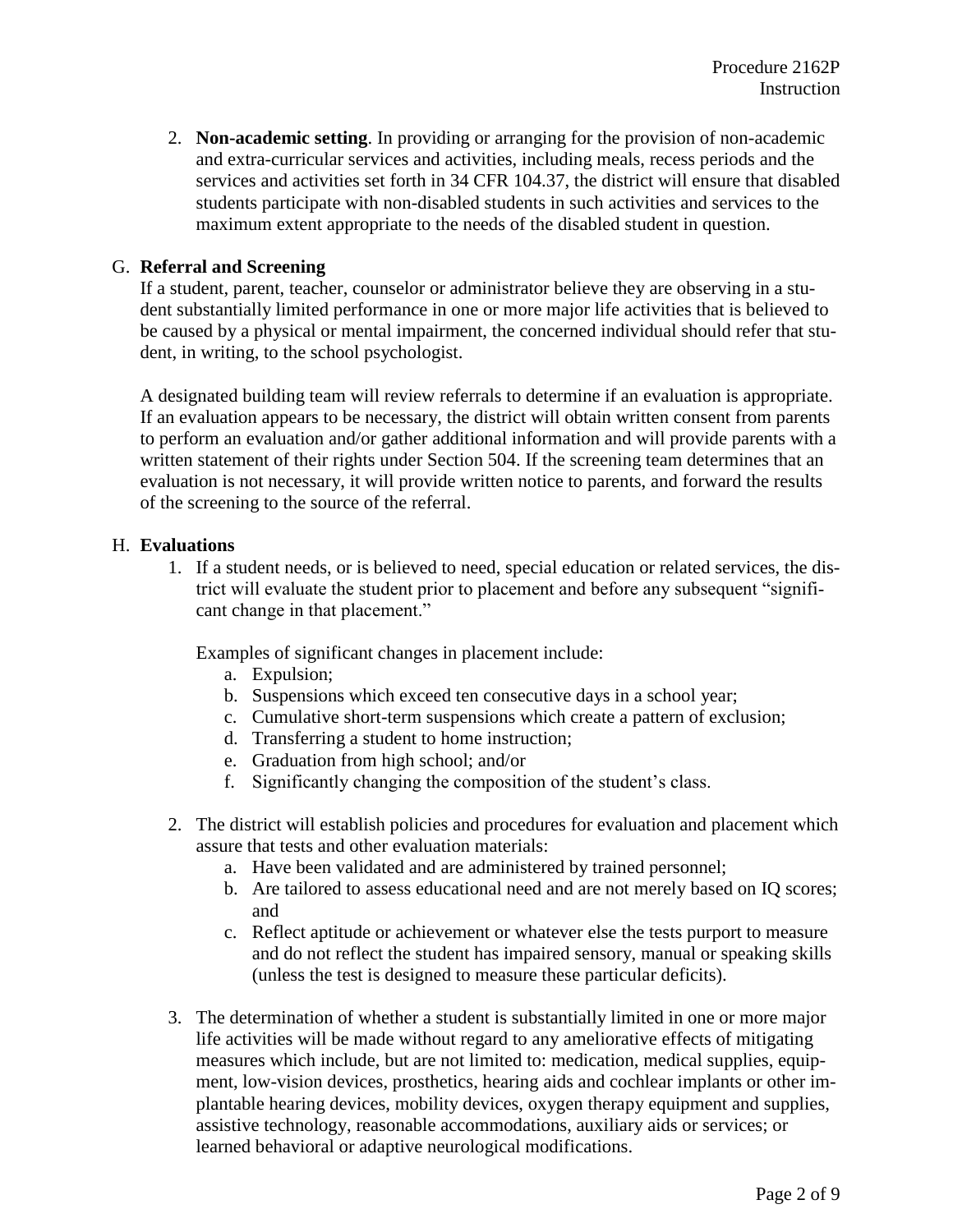- 4. Low vision devices do not include ordinary eyeglasses or contact lenses. The ameliorative effects of ordinary eyeglasses or contact lenses may be considered in determining whether the impairment substantially limits a major life activity.
- 5. A student with a temporary impairment falls within the scope of Section 504 if the temporary impairment is severe enough that it substantially limits one or more of the student's major life activities. A temporary impairment is one with an actual or expected duration of six months or less. For example, pregnancy is not generally regarded as a disability under Section 504; however, if a student was put on bed rest or otherwise limited due to pregnancy complications, this would be a temporary impairment that would qualify the student as disabled under Section 504.
- 6. A student with an episodic impairment or a disease in remission qualifies as disabled under Section 504 if the impairment would substantially limit a major life activity when active (*i.e.* a student whose cancer is in remission).

## I. **Placement Procedures**

A Section 504 team should be composed of persons knowledgeable about the student's disability and the meaning of the evaluation data and service options. The team will convene to review all evaluation results, determine eligibility as a student with a disability under Section 504 and document the meeting in writing. The team composition may vary according to the needs of the student.

In interpreting evaluation data and in making placement decisions, the district will (1) draw upon information from a variety of sources, including aptitude and achievement tests, teacher recommendations, physical condition, social or cultural background and adaptive behavior; (2) establish procedures to ensure that information obtained from all such sources is documented and carefully considered; and (3) ensure that the student is educated with his/her nondisabled peers to the maximum extent appropriate.

Parents and guardians of students who have a plan developed under Section 504 of the Rehabilitation Act of 1973 will be provided a copy of the district policy (*see Policy 3247*) on the use of isolation and restraint at the time that the plan is created.

Residential placements will be provided by the district if necessary to provide a free appropriate education to a disabled student.

Concerning out-of-district placements, if the district affords a free appropriate education to a student but the parent chooses to place the child elsewhere, the district is not responsible to pay for the out-of-district placement.

#### J. **Re-Evaluations**

The district will provide for periodic reevaluation of disabled students. No period is specified in Section 504; however, re-evaluating students every three years in accordance with the requirements of the IDEA will satisfy Section 504 requirements as well. A reevaluation is also required before any "significant change of placement," as defined above in Part "G."

# K. **Programming to Meet Individual Needs**

the district recognizes that to be appropriate, educational programs for students with disabili-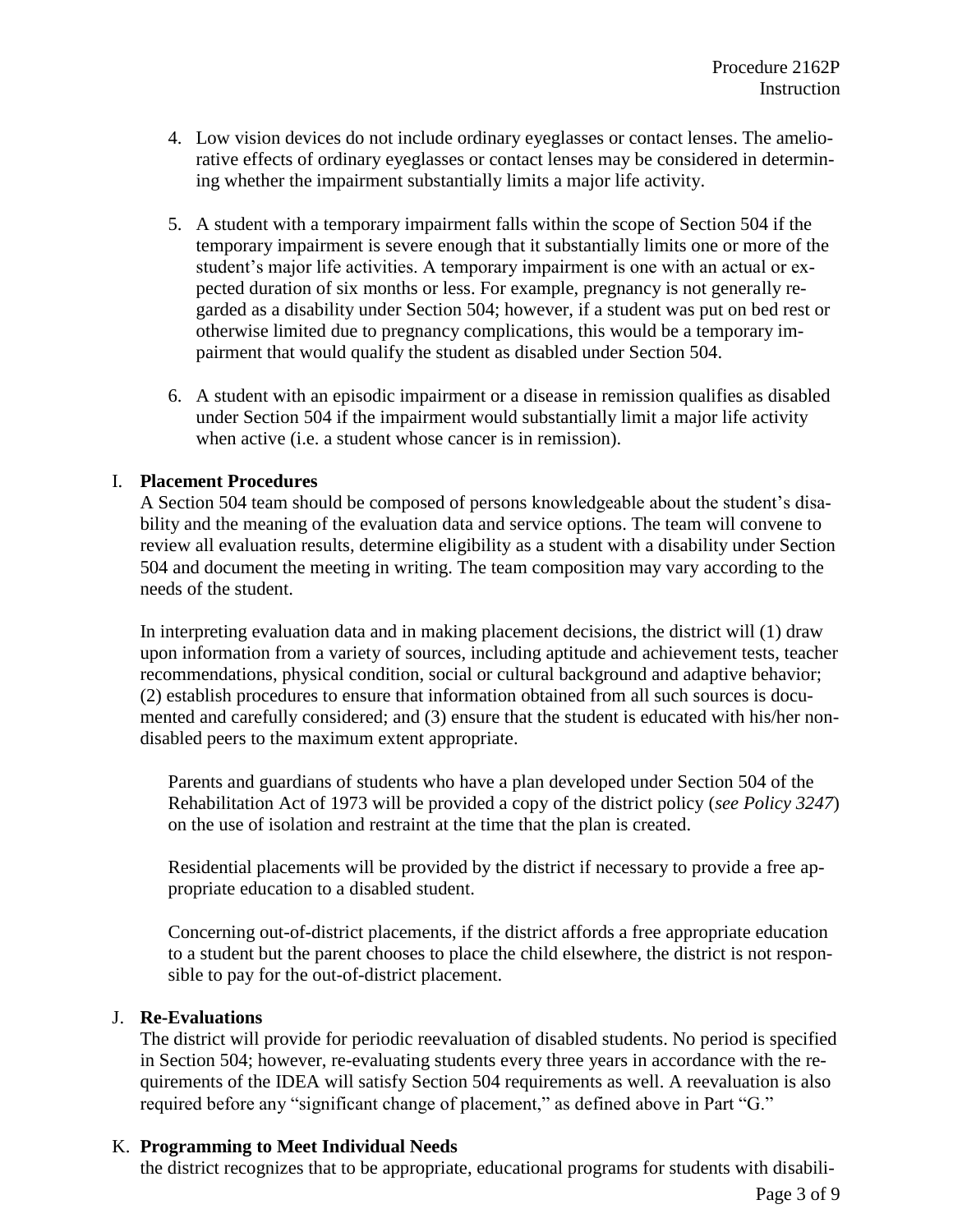ties must be designed to meet their individual needs to the same extent that the needs of nondisabled students are met. To adequately meet individual needs, academic and related services for students with disabilities may need to be significantly different in character from those offered to students without disabilities. A documented procedure, such as the development of an individualized accommodation plan by a knowledgeable team of educational professionals, is recommended.

#### L. **Non-Academic Services**

The district will provide nonacademic and extracurricular services and activities in such a manner as is necessary to afford disabled students an equal opportunity for participation in such services and activities. Nonacademic and extracurricular services and activities may include counseling services, physical recreation athletics, transportation, health services, recreational activities, interest groups or clubs sponsored by the district, referrals to agencies which provide assistance to disabled persons and employment of students, including both employment by the district and assistance in making available outside employment. The district will observe reasonable health and safety standards for all students.

- 1. **Counseling Services.** In providing personal, academic or vocational counseling, guidance or placement services to its students, the district will provide these services without discrimination based on disability. The district will ensure that qualified students with disabilities are not counseled toward more restrictive career objectives than are non-disabled students with similar interests and abilities.
- 2. **Physical education and athletics**. In providing physical education courses, athletics, similar programs, and activities to any of its students, the district will not discriminate based on disability. If the district offers physical education courses and operates or supports interscholastic, club or intramural athletics, it will provide an equal opportunity for qualified students with disabilities to participate in these activities. The district may offer to disabled students physical education and athletic activities that are separate or different from those offered to non-disabled students only if separation or differentiation is consistent with the requirements of [34 CFR 104.34](http://www.ecfr.gov/cgi-bin/text-idx?c=ecfr&SID=2e27acef115fe033a9a837dfacb75ccc&rgn=div8&view=text&node=34:1.2.1.1.3.4.132.4&idno=34) and qualified disabled students will not be denied the opportunity to compete for teams or to participate in courses that are not separate or different.

#### M. **Preschool And Adult Education Programs**

In the operation of preschool education, or day care program or activity, or an adult education program or activity, the district will not, on the basis of disability, exclude qualified students with disabilities from the program or activity and will take into account the needs of such persons in determining the aid, benefits or services to be provided under the program or activity.

#### N. **Disciplinary Exclusion**

1. Students with disabilities are protected from being improperly excluded from school for disciplinary reasons. Certain disciplinary exclusions of disabled students from school constitute a significant change in the student's educational placement. Such disciplinary exclusions cannot be implemented until the district has satisfied the required change of placement procedures.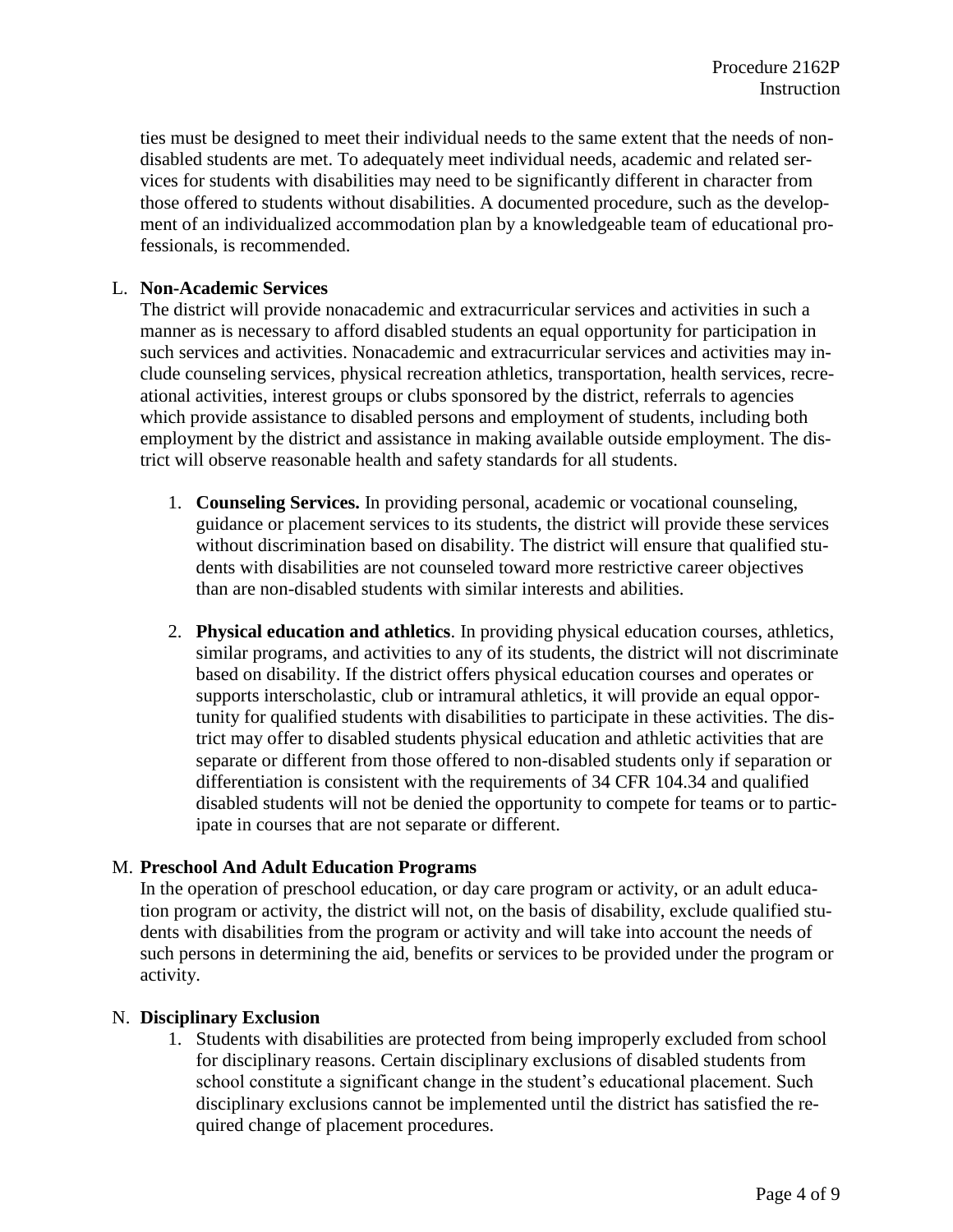- 2. Qualified disabled students should be recognized as having a disabling condition before discipline is imposed on them, especially before imposing long-term suspension (a suspension of more than five days duration) or regular expulsion upon a qualified disabled student that could constitute a significant change of placement. The school principal or educational staff person responsible for the imposition of discipline must ensure that a group of qualified professionals determines whether there is a causal relationship between the student's misconduct and his or her disability. They are also to consider the appropriateness of the student's current placement and program. This determination will take into account the student's current evaluation and Individualized Accommodation Plan (IAP) under Section 504. For students considered disabled under Section 504, there is no obligation to provide educational services during periods of long-term suspension or expulsion when the student's misconduct has been properly determined not to be disability-related and not the result of an inappropriate placement or program. When a student's misconduct is determined to be causally related to his/her disabling condition, procedures at #4 below will be instituted in lieu of either long-term suspension or expulsion.
- 3. When a student poses an immediate and continuing danger to him or herself and/or others (see [WAC 180-40-295\)](http://apps.leg.wa.gov/wac/default.aspx?cite=392-400-295), an emergency expulsion of up to ten days may be used to alleviate immediate risk. In such cases, the procedures at WAC [180-40-300](http://apps.leg.wa.gov/wac/default.aspx?cite=392-400-300) will be modified to require the regular disciplinary hearing be held within ten school business days, whether the student or parent/guardian requests a hearing or not. The purpose of this regular disciplinary hearing is to determine the nature of, and consequences for, the misconduct.

In the event the student is covered by, or is believed to be covered by, Section 504, the Section 504 Compliance Officer (or designee) must attend and participate in this hearing. The Section 504 Compliance Officer (or designee) will advise the hearing officer on Section 504 restrictions. Even if the student and/or parent/guardian refuse to attend this hearing, the hearing will be held.

4. When a student has engaged in misconduct, which is causally related to his or her disability, expulsion and/or long-term suspension should not be imposed if it would result in more than ten lost school days. Lost days will be measured cumulatively over the period of the entire school year, with any short-term suspensions as counting toward the cumulative total.

When a student's misconduct is related to a disability, additional evaluations and/or a change of placement should be considered in lieu of expulsion/ suspension. In this circumstance, the principal or designee responsible for the imposition of discipline, the Section 504 Compliance Officer and a team of professionals from the school who are knowledgeable about the student will meet to determine if there is a need for further evaluation or a change of program or placement. If further evaluation is recommended, it will be conducted as soon as possible.

In accordance with #3 above, a student may be expelled for up to ten days to alleviate an immediate risk to the student or others, even if the conduct is related to the student's disability.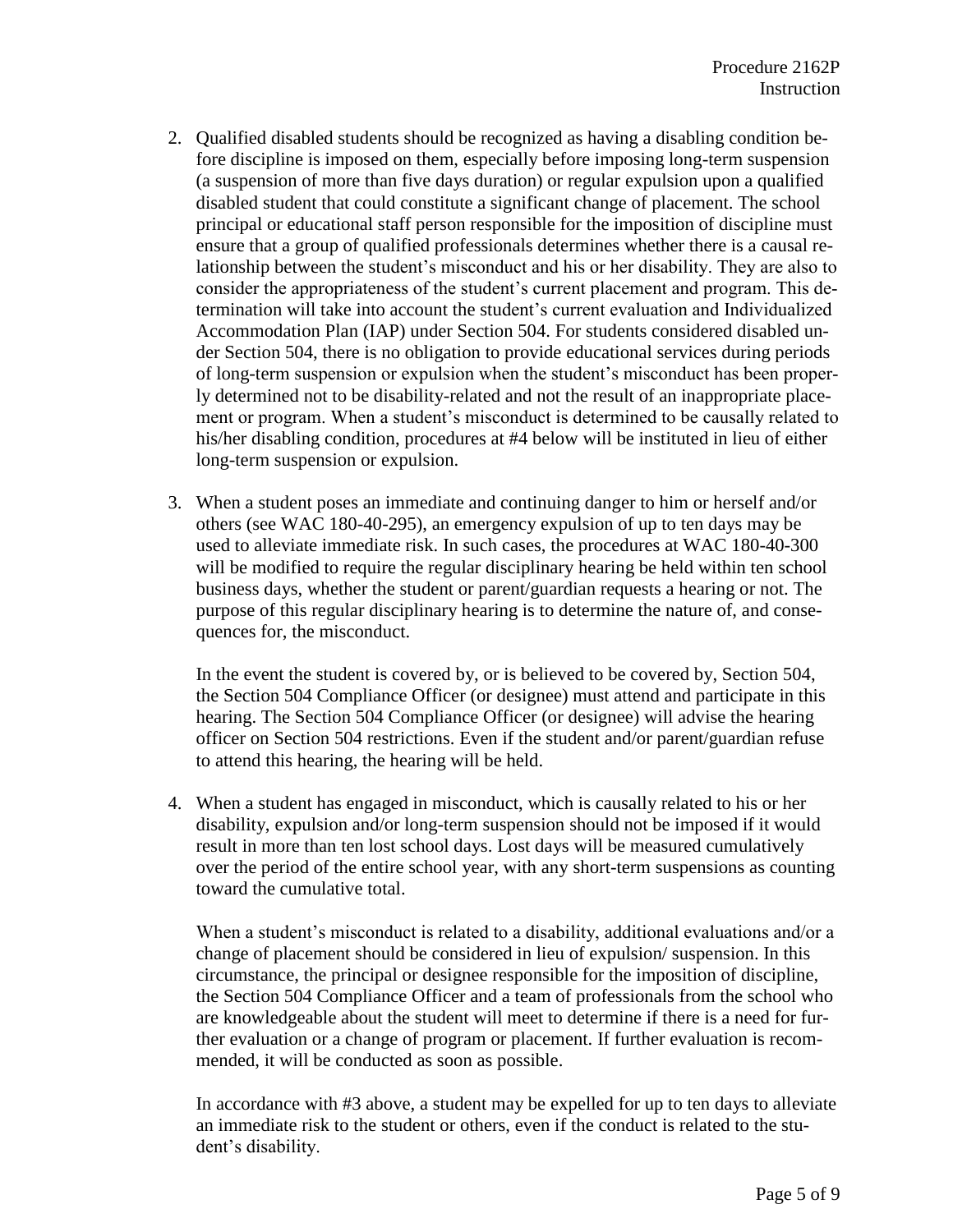- 5. Students and their parent/guardian will be notified of the results of the decision regarding the causal relationship of the misconduct and the student's disability and of their right to challenge this decision. Students/parents/guardians objecting to procedures used by the district to evaluate the misconduct are entitled to exercise their rights under Section 504 to file a grievance or initiate a due process hearing.
- 6. Students who are considered disabled under Section 504 are subject to the same disciplinary processes and results as non-disabled students for misconduct regarding the use, sale or possession of drugs or alcohol at school. The extra due process requirements regarding change of placement do not apply.

## O. **Restraint Or Isolation**

Restraint or isolation of students who have a section 504 plan will be authorized only under the limited circumstances specified in Policy/Procedure 3247 and each incident will require reporting and parent/guardian notification as specified in that policy and procedure.

#### P. **Transportation**

If the district places a student in a program not operated by the district, the district will assure that adequate transportation to and from the program is provided at no cost to the parent.

Because the district provides transportation to all its students within a certain geographic area, it will not discriminate in its provision of transportation to students with disabilities.

If the district proposes to terminate a qualified disabled student's bus transportation for inappropriate bus behavior, the district will first determine the relationship between the student's behavior and his or her disabling condition, the appropriateness of the related service of transportation and the need for reevaluation. The parent or guardian will be provided with notice of the results of such determinations and of their right to challenge such determinations.

The length of the bus rides for qualified disabled students should not be longer than that of non-disabled students.

# Q. **Procedural Requirements**

The district will ensure compliance with the requirements of Section 504 by doing the following:

- 1. Provide written assurance of non-discrimination whenever the district receives federal money.
- 2. Designate an employee to coordinate the district's Section 504 compliance activities. The Section 504 Coordinator for the district is Kimberly Shipp, Director of Special Services.
- 3. Provide grievance procedures to resolve complaints of discrimination. Students, parents or employees are entitled to file grievances. The grievance procedures for the district are set out in the Procedure for Policy 3210, Nondiscrimination.
- 4. Provide notice to students, parents, employees, unions and professional organizations of the district's nondiscrimination policy in admission and access to programs and ac-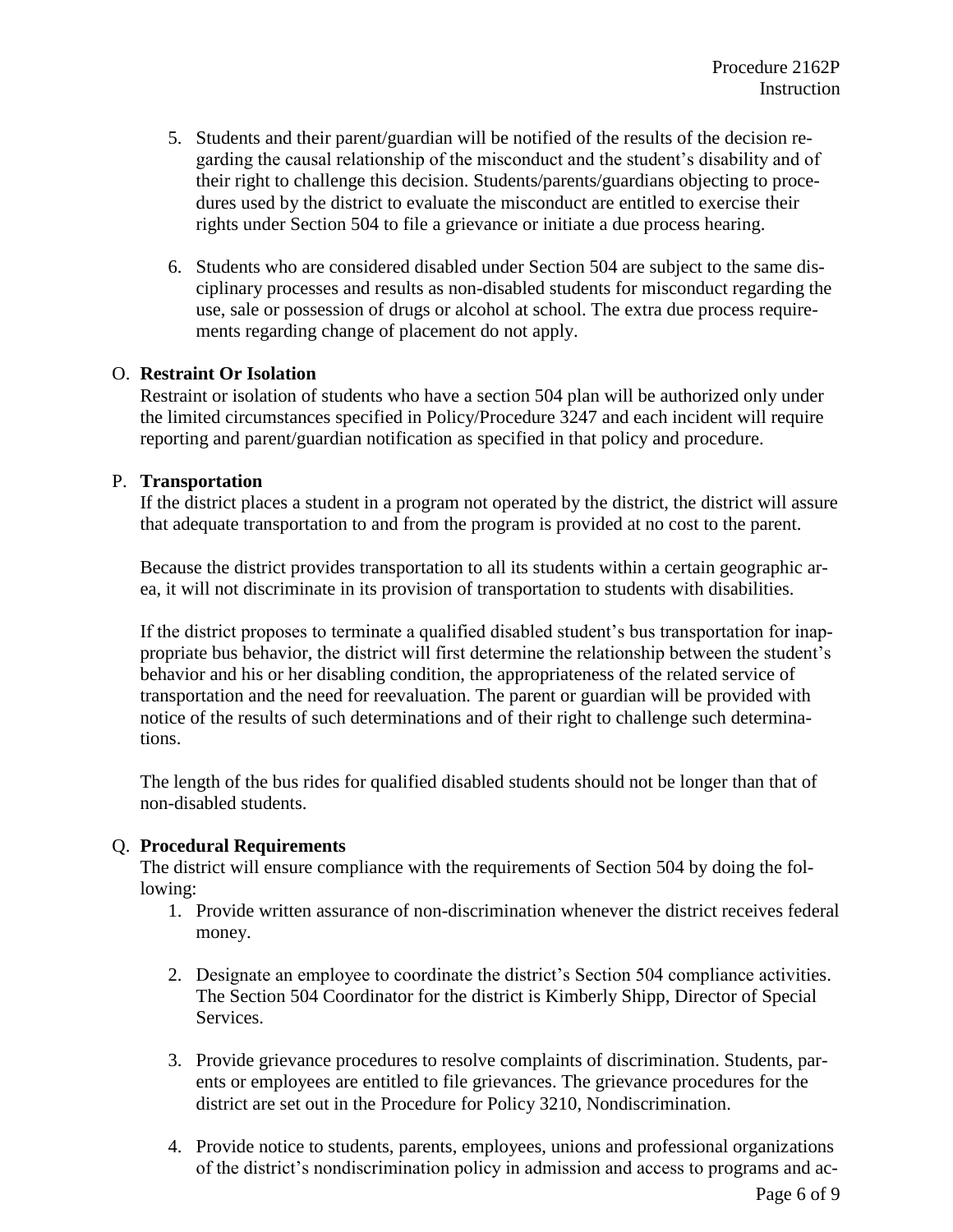tivities, and in treatment and employment. Notice will also specify the Section 504 coordinator for the district. Notice will also be included in the student/parent handbooks.

- 5. Annually identify and locate all Section 504 qualified disabled children in the district's geographic area who are not receiving a public education.
- 6. Annually notify disabled persons and their parents/guardians of the district's responsibilities under Section 504.
- 7. Establish and implement procedural safeguards to be provided to parents/guardians with respect to actions regarding the identification, evaluation or educational placement of persons who, because of disability, need, or are believed to need, special instruction or related services. Procedural safeguards will include:
	- a. Notice of parental/guardian rights;
	- b. An opportunity to examine relevant records;
	- c. An impartial hearing, initiated by either the parents/guardian or the school district, with opportunity for participation by the student's parents/guardians. The student/ parent/guardian is entitled to have representation by legal counsel; and
	- d. A review procedure.

## R. **Appropriate Funding**

The district recognizes that the regular education funding of the district is the funding source for serving students who are qualified as disabled under Section 504 only. However, if students are dual identified as Section 504 and IDEA eligible, state and federal special education funds can be used. The district will not use money appropriated by the IDEA to serve students found disabled under Section 504 but not the IDEA. The district may use the IDEA money to evaluate a student if the district believes that the student may also be eligible under the IDEA.

#### S. **Accessibility**

- 1. Facilities that were constructed prior to June 3, 1977 need not necessarily be made accessible so long as the program or activity, viewed in its entirety, is readily accessible to persons with disabilities.
- 2. Buildings or additions constructed since 1980 must be designed and constructed to allow disabled persons the ability to access and use them readily.
- 3. District's obligation when a building is altered: to the maximum extent feasible, persons with disabilities must alter all facilities, which are altered after 1980, to allow accessibility and usability.
- 4. A district can redesign equipment, reassign classes or other services to accessible buildings, assign aides to students, deliver services at alternate accessible sites or alter existing facilities. So long as there are other methods, which are as effective in achieving compliance, a district need not undertake structural changes to a building.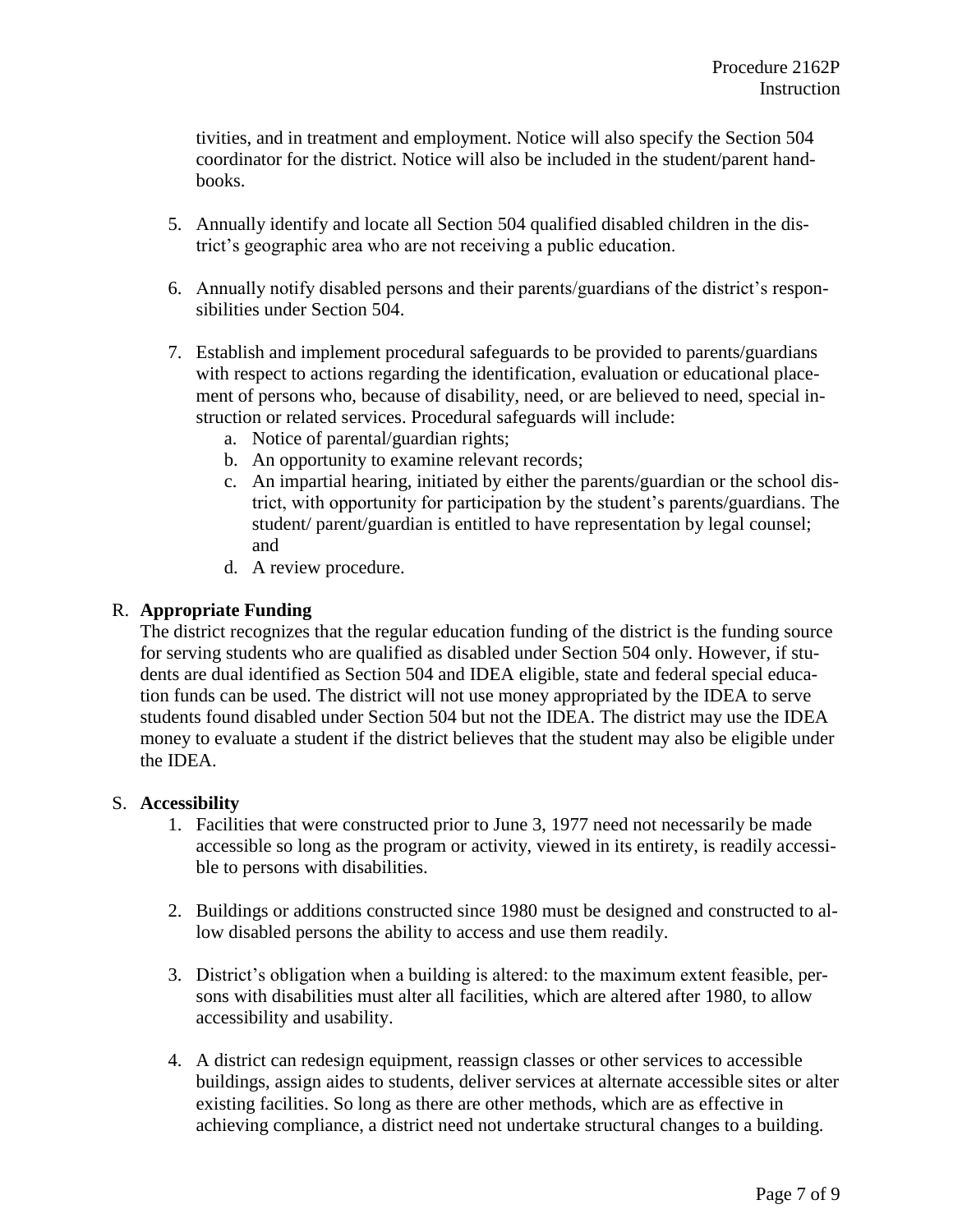- 5. A district recognizes that some forms of accommodation are unacceptable such as: carrying a student upstairs; segregating all students with mobility impairments due to the inaccessibility of other buildings; having disabled students eat on a separate floor due to an inaccessible cafeteria; denying participation in certain programs such as music, art or assemblies because these programs are inaccessible.
- 6. District recognition of the meaning of the phrase "to the maximum extent possible." This provision covers the instance where occasionally the nature of an existing facility is such as to make it impractical or prohibitively expensive to renovate in a manner that results in it being entirely barrier-free. However, in all of these instances, the alteration should provide the maximum amount of physical accessibility feasible.

#### T. **Special Issues Related** t**o Drug or Alcohol Addicted Students**

if a district suspects that the drug or alcohol problem of a student may be substantially limiting a major life activity such as learning, the district is obligated to recommend an evaluation. If the evaluation verifies the existence of a disabling condition that substantially limits a major life activity, the student is considered disabled under Section 504 and should be planned for appropriately.

With the passage of the Americans with Disabilities Act in 1990, Congress specifically amended Section 504 to exclude persons who are "currently engaging in the illegal use of drugs" from the definition of individuals with disabilities. Therefore, the school district is not required to consider whether a current illegal drug user could successfully participate in the district's education programs. Furthermore, the district is not required to make accommodations for the student if he or she is currently using drugs. The district can treat the student as it treats non-disabled students.

Congress did not amend Section 504 with respect to students who abuse alcohol and alcoholism Unlike students addicted to drugs, students whose alcoholism constitutes a disabling condition under Section 504 and who continue to use alcohol are protected by Section 504. However, the district may take disciplinary action against any disabled student engaged in the illegal use of drugs or in the use of alcohol at school to the same extent, which such disciplinary action is taken against non-disabled students. Furthermore, the due process procedures at [34 CFR Part 104.36](http://www.ecfr.gov/cgi-bin/text-idx?c=ecfr&SID=a8d65a3c5e40752013bc69acd7123b05&rgn=div8&view=text&node=34:1.2.1.1.3.4.132.6&idno=34) will not apply to such disciplinary actions.

#### U. **Special Considerations for Students Having AIDS or HIV Infection**

Students with Acquired Immune Deficiency Syndrome (AIDS), AIDS Related Complex (ARC) or otherwise infected with Human Immunodeficiency Virus (HIV-infected) are individuals with disabilities under Section 504. They either qualify as actually having a physical impairment that substantially limits a major life activity or are regarded as having such a disabling condition.

Depending on the nature of the disease and the student's other conditions, the student may also qualify for services under the IDEA.

A group of persons must make placement of the student knowledgeable about the child, the meaning of the evaluation and medical information and placement options. A public health representative should be on the team.